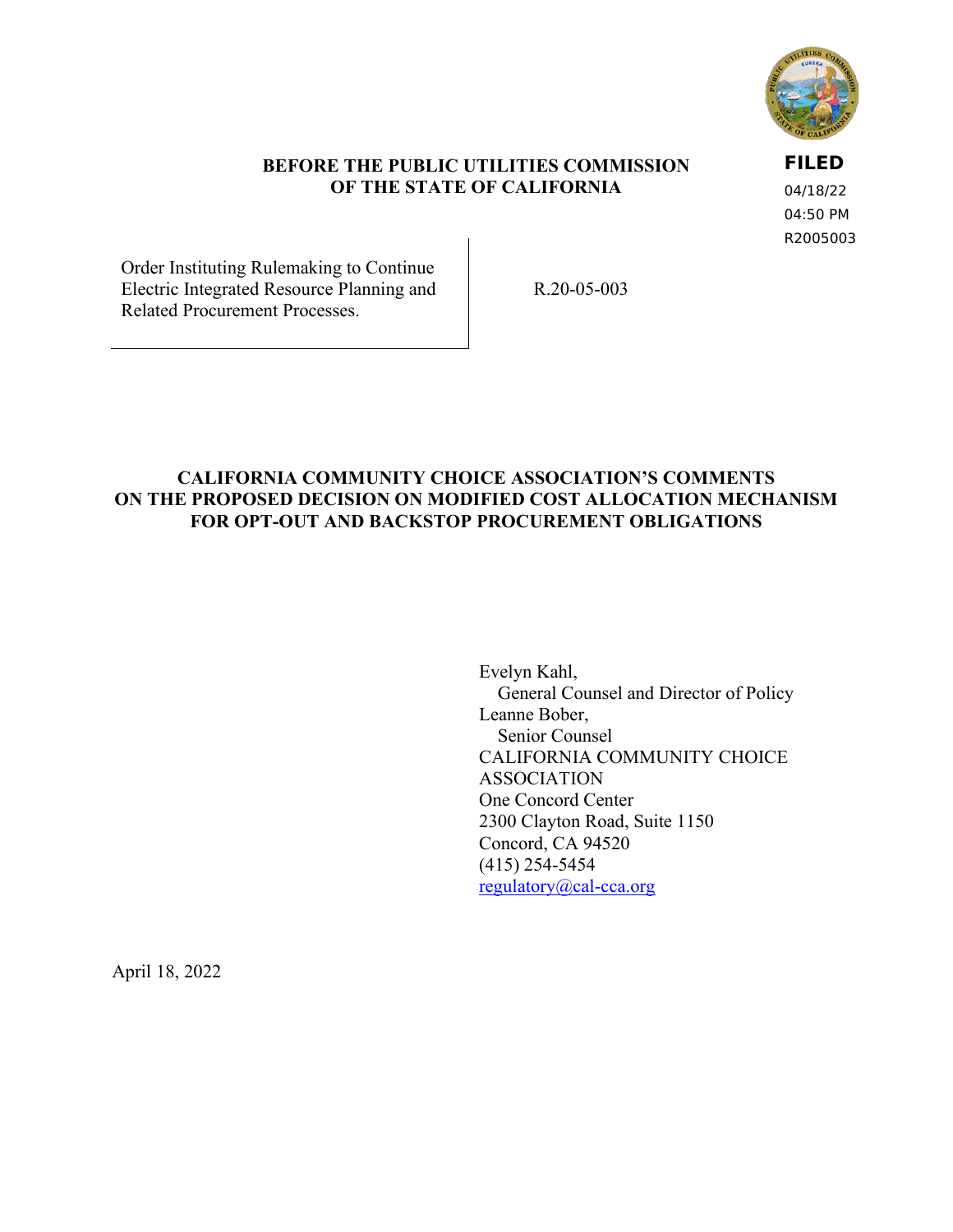| I.   |           |                                                                                                                                                                    |    |
|------|-----------|--------------------------------------------------------------------------------------------------------------------------------------------------------------------|----|
| Π.   |           | THE COMMISSION SHOULD MODIFY THE PROPOSED DECISION TO<br>REQUIRE DIRECT BILLING OF OPT-OUT AND BACKSTOP<br>PROCUREMENT COSTS TO THE LSES RESPONSIBLE FOR SUCH      |    |
|      | A.        | Billing LSEs Rather Than Customers Avoids Further Distortions in<br>Customer Billing and the Resulting Disincentives for Self-Procuring                            |    |
|      | <b>B.</b> |                                                                                                                                                                    |    |
|      | C.        | Billing LSEs Rather Than Customers Removes the Complexity<br>Resulting from Load Migration and Mitigates the Risk of Cost Shifts                                   |    |
|      | D.        | The Proposed Decision's Reliance on Public Utilities Code Sections<br>$365.1(c)(2)$ and $454.51(c)$ in Requiring Billing of MCAM Through a                         |    |
|      |           | 1.<br>Neither Public Utilities Code Section $365.1(c)(2)$ nor Section                                                                                              |    |
|      |           | 2.<br>Directly Billing LSEs for Above-Market Procurement Costs<br>for Opt-Out and Backstop LSE Procurement Will Not Increase                                       |    |
| III. |           | IF THE COMMISSION ADOPTS THE MCAM NON-BYPASSABLE<br>CUSTOMER CHARGE, THE PD SHOULD FIX THE BILL DISTORTION,<br>HOLD MIGRATING CUSTOMERS RESPONSIBLE FOR COSTS, AND |    |
|      | A.        | The Commission Should Require the IOUs to Include all MCAM<br>Costs in the Generation Portion of the Bill                                                          | 11 |
|      | <b>B.</b> | The Commission Should Require the Tagging and Tracking of                                                                                                          |    |
|      | $C$ .     | The Commission Should Clarify the Rules for the Limited Use of the                                                                                                 |    |
| IV.  |           |                                                                                                                                                                    |    |

# **TABLE OF CONTENTS**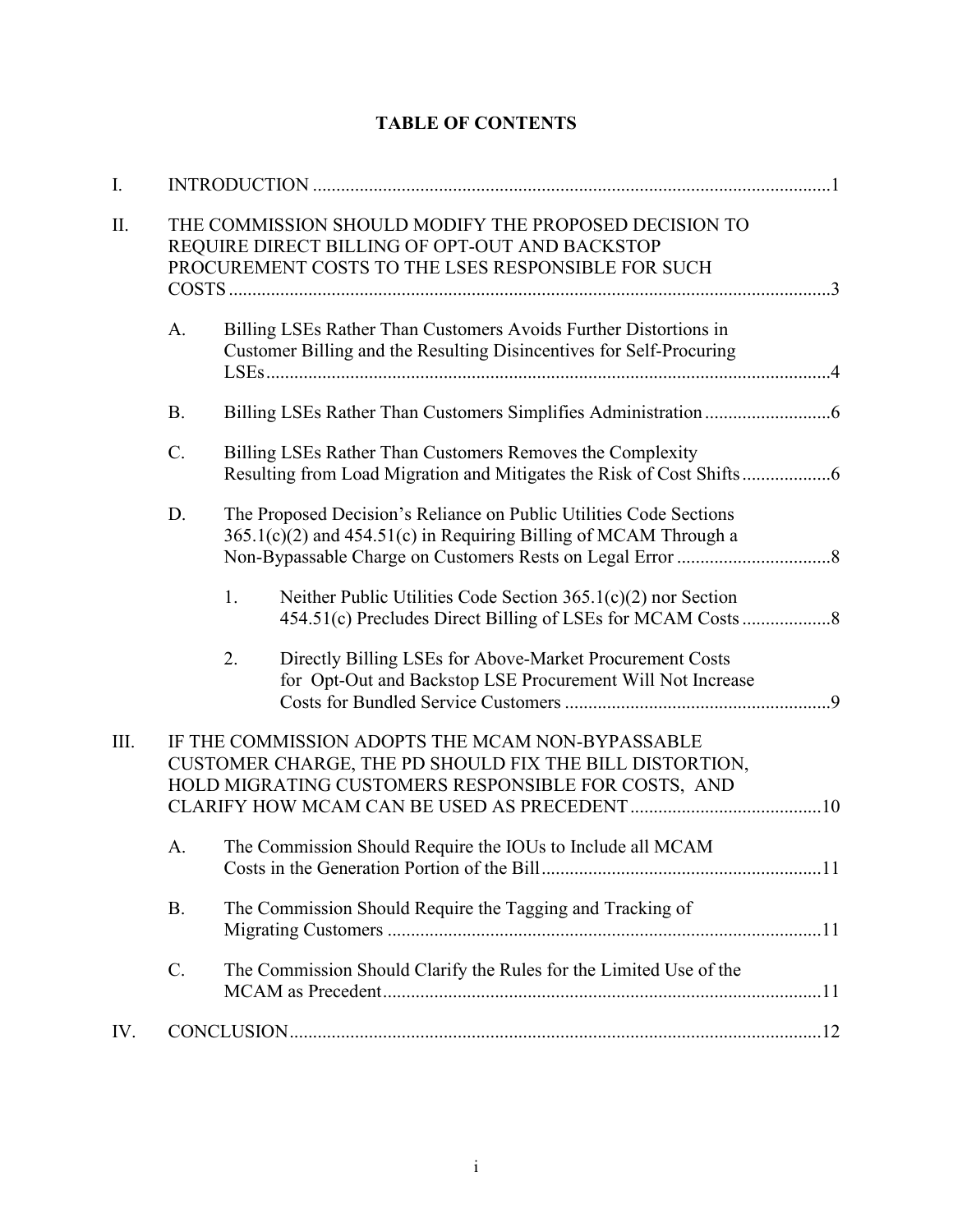# **TABLE OF AUTHORITIES**

# **California Public Utilities Code**

# **California Public Utilities Commission Decisions**

# **California Public Utilities Commision Proceedings**

| R.16-02-007       |  |
|-------------------|--|
| $R.20 - 05 - 003$ |  |

# **California Public Utilities Commission Rules of Practice and Procedure**

| Rule |  |  |
|------|--|--|
|------|--|--|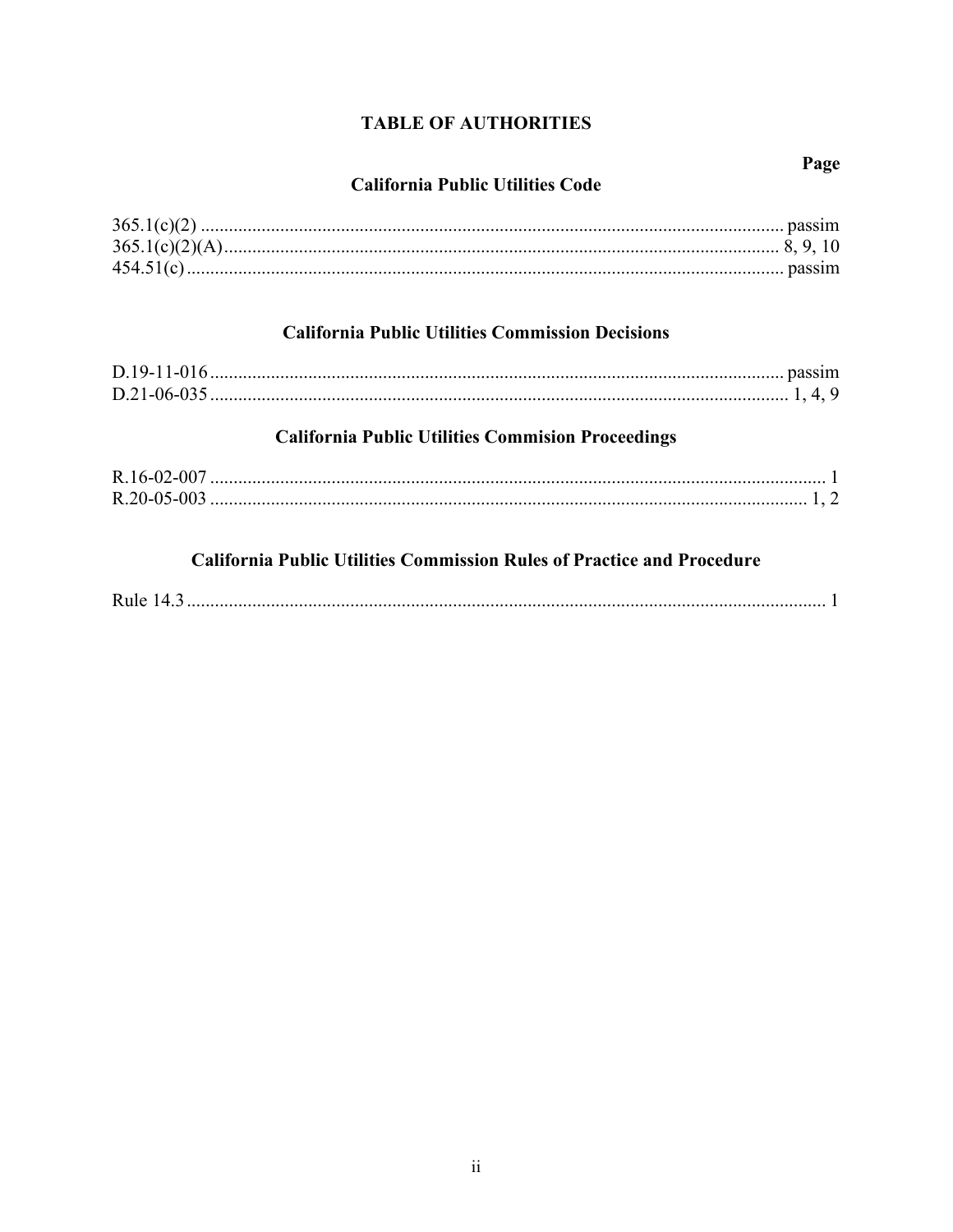# **SUMMARY OF RECOMMENDATIONS**

### **SPECIFICATION OF ERROR**

- 1. The proposed Decision on Modified Cost Allocation Mechanism for Opt-Out and Backstop Procurement Obligations (PD or Proposed Decision) erroneously relies on Public Utilities Code sections  $365.1(c)(2)$  and  $454.51(c)$  to conclude that the modified cost adjustment mechanism (MCAM) must include a non-bypassable customer charge;
- 2. The Proposed Decision worsens billing distortions and places self-procuring load-serving entities (LSEs) at a competitive disadvantage by embedding the above-market costs for bundled and opt-out and backstop LSEs in the distribution rate component of a customer's bill;
- 3. The Proposed Decision unjustifiably increases complexity and costs of investor-owned utility (IOU) billing by incorporating the MCAM into investor-owned utility (IOU) rates rather than directly billing responsible LSEs; and
- 4. The Proposed Decision fails to address the significant costs that can accrue to remaining customers when customers migrate from a bundled or opt-out/backstop LSE to another LSE.

# **RECOMMENDED CHANGES**

- 1. The Proposed Decision should be modified to require billing of opt-out and backstop procurement costs directly to the LSEs responsible for such costs; and
- 2. If the Commission adopts the Proposed Decision's MCAM methodology to bill customers rather than LSEs directly, the Commission should: (a) move the above-market costs to the generation portion of the IOU bill (along with the Market Price Benchmark (MPB) costs) to prevent billing distortions that place self-procuring LSEs at a competitive disadvantage; (b) require the tagging and tracking of migrating customers to ensure such customers continue to be held responsible for the costs of procurement on their behalf; and (c) clarify that the MCAM will only be applied in situations in which IOUs, other LSE types, or other entities are required to procure on behalf of some, but not all, LSEs.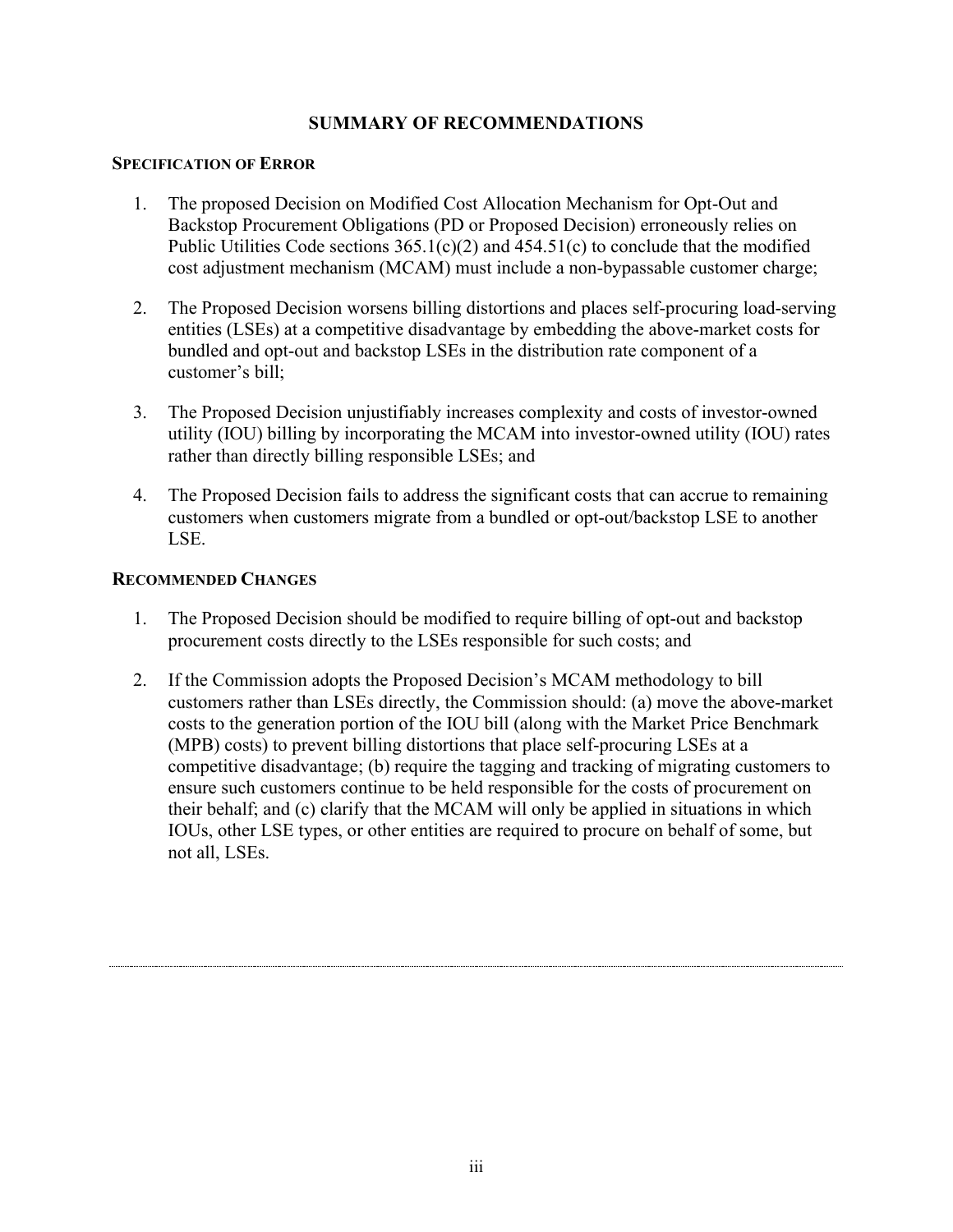### **BEFORE THE PUBLIC UTILITIES COMMISSION OF THE STATE OF CALIFORNIA**

Order Instituting Rulemaking to Continue Electric Integrated Resource Planning and Related Procurement Processes.

R.20-05-003

### **CALIFORNIA COMMUNITY CHOICE ASSOCIATION'S COMMENTS ON THE PROPOSED DECISION ON MODIFIED COST ALLOCATION MECHANISM FOR OPT-OUT AND BACKSTOP PROCUREMENT OBLIGATIONS**

The California Community Choice Association  $(CaICCA)^1$  $(CaICCA)^1$  submits these comments

pursuant to Rule 14.3 of the California Public Utilities Commission's (Commission) Rules of

Practice and Procedure on the proposed *Decision on Modified Cost Allocation Mechanism for* 

*Opt-Out and Backstop Procurement Obligations* (PD or Proposed Decision), issued on March

29, 2022.

# <span id="page-4-0"></span>**I. INTRODUCTION**

The procurement ordered by the Commission in Decisions (D.) 19-11-016 and D.21-06-

035 fulfills specific system reliability needs over the short and mid-term, and advances the

Commission's "preference" that LSEs, including community choice aggregators (CCAs) and

electric service providers (ESPs), self-procure their allocated share.<sup>[2](#page-4-2)</sup> All but 113 megawatts

<span id="page-4-1"></span><sup>1</sup> California Community Choice Association represents the interests of 23 community choice electricity providers in California: Apple Valley Choice Energy, Central Coast Community Energy, Clean Energy Alliance, Clean Power Alliance, CleanPowerSF, Desert Community Energy, East Bay Community Energy, Lancaster Choice Energy, Marin Clean Energy, Orange County Power Authority, Peninsula Clean Energy, Pico Rivera Innovative Municipal Energy, Pioneer Community Energy, Pomona Choice Energy, Rancho Mirage Energy Authority, Redwood Coast Energy Authority, San Diego Community Power, San Jacinto Power, San José Clean Energy, Santa Barbara Clean Energy, Silicon Valley Clean Energy, Sonoma Clean Power, and Valley Clean Energy.

<span id="page-4-2"></span><sup>2</sup> D.19-11-016, *Decision Requiring Electric System Reliability Procurement for 2021-2023,* R.16- 02-007 (Nov. 13, 2019) at 37; D.21-06-035, *Decision Requiring Procurement to Address Mid-Term Reliability (2023-2026),* R.20-05-003 (Jun. 30, 2021).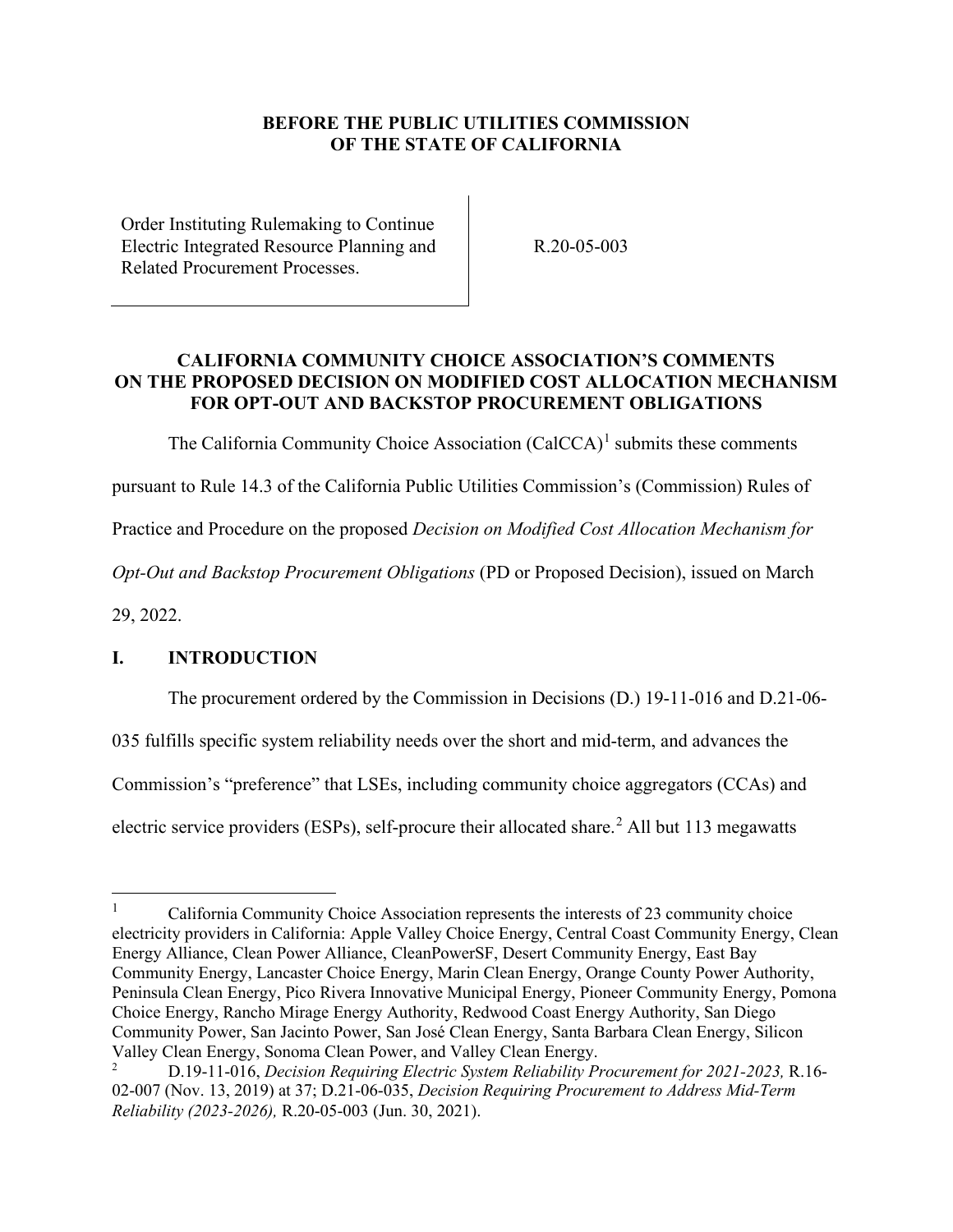(MW) of the 3,300 MW capacity obligations allocated in D.19-11-016 to the IOUs, LSEs, and Electric Service Providers (ESP) was self-procured, with 11 LSEs opting out of self-procurement, including ESPs and two very small CCAs.<sup>[3](#page-5-0)</sup> For those that opt out, or who commit to self-procure but then fail and require IOUs to "backstop" their procurement, the PD adopts a cost allocation mechanism, the MCAM, for IOUs to recover their net costs of procurement. Instead of requiring direct billing of the opt-out or backstop costs by the IOU to the responsible LSE, as CalCCA recommended, the PD directs the use of a non-bypassable customer charge for the IOUs' above-market costs. The PD proposes to have the above-market costs be added as a separate component of the distribution rate for customers of bundled and opt-out LSEs. LSEs that self-procure, however, will not have the option of including such costs in the distribution rate, but rather will include all such costs in their generation rate, resulting in billing distortions that will cause self-procuring LSEs' generation rates to appear higher. Even if the separate charge carries an explanatory annotation, the Commission cannot reasonably expect customers to understand the issue or correctly compare rates.

The PD admits that from a policy perspective, direct billing of responsible LSEs "would put responsibility for the management decisions of the LSE where it belongs, on the management of the LSE," and that direct billing would be easier and less costly to implement.<sup>[4](#page-5-1)</sup> However, the Commission bases its decision that customers must be charged (rather than LSEs) on a flawed reading of Public Utilities Code sections  $365.1(c)(2)$  and  $454.51(c)$ . Section  $365.1(c)(2)$  only applies when the IOU procures on behalf of all LSEs, and therefore does not apply in the MCAM situation where the IOU has procured on behalf of only some LSEs. Section 454.51(c) applies to

<span id="page-5-0"></span><sup>3</sup> Proposed Decision at 2; *Administrative Law Judge's Ruling Seeking Comments on Backstop Procurement and Cost Allocation Mechanisms,* R.20-05-003 (Apr. 15, 2020) (April 15, 2020 ALJ Ruling), at 9.

<span id="page-5-1"></span><sup>4</sup> Proposed Decision at 17.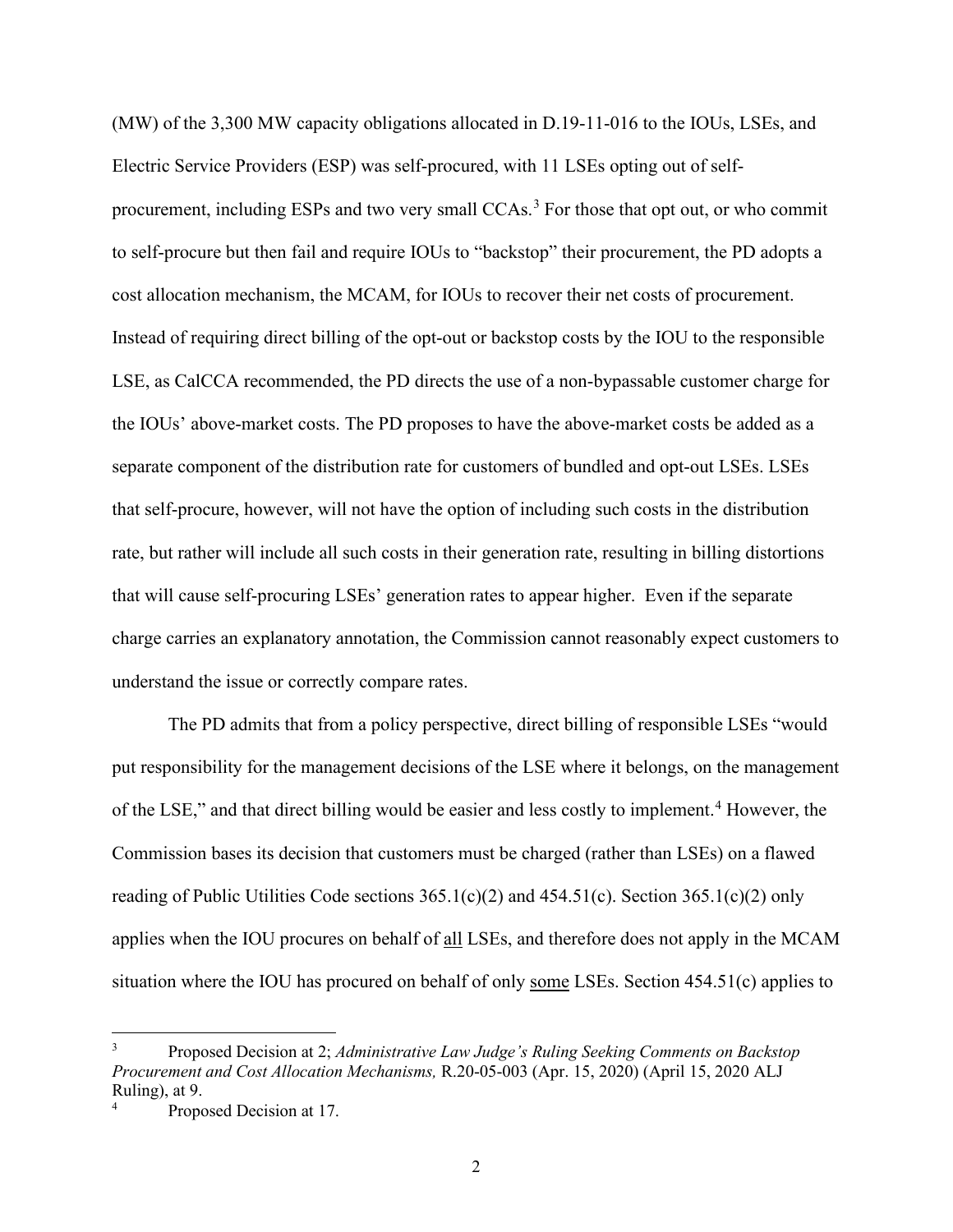renewable energy integration resources, when the applicability of the MCAM relates to

procurement based on system reliability.

In proposing to establish the MCAM as a nonbypassable customer charge, the PD errs by:

- Worsening billing distortions and placing self-procuring LSEs at a competitive disadvantage by embedding the above-market costs for bundled and opt-out and backstop LSEs in the distribution rate component of a customer's bill;
- Unjustifiably increasing complexity and costs of IOU billing by incorporating the MCAM into IOU rates rather than directly billing responsible LSEs;
- Failing to address the significant costs that can accrue to remaining customers when customers migrate from bundled or opt-out/backstop LSEs to another LSE; and
- **\*** Erroneously relying on Public Utilities Code sections  $365.1(c)(2)$  and  $454.51(c)$  to conclude that the MCAM must include a non-bypassable customer charge.

The Commission should modify the PD by requiring direct billing of opt-out and backstop

procurement costs to the LSEs responsible for such costs.

If, despite CalCCA's recommendations above, the Commission adopts the PD's MCAM

methodology to bill customers rather than LSEs directly, the Commission should:

- $\checkmark$  Move the above-market costs of the procurement to the generation portion of the IOU bill (along with the MPB costs for attributes) to prevent billing distortions that make it impossible for customers to understand and place self-procuring LSEs at a competitive disadvantage;
- $\checkmark$  Require the tagging and tracking of migrating customers to ensure such customers continue to be held responsible for the costs of procurement on their behalf; and
- $\checkmark$  Clarify that the MCAM will only be applied in situations in which IOUs, other LSE types, or other entities are required to procure on behalf of some, but not all, LSEs.

# <span id="page-6-0"></span>**II. THE COMMISSION SHOULD MODIFY THE PROPOSED DECISION TO REQUIRE DIRECT BILLING OF OPT-OUT AND BACKSTOP PROCUREMENT COSTS TO THE LSES RESPONSIBLE FOR SUCH COSTS**

The PD should be modified to require direct billing of opt-out and backstop procurement

costs to the responsible LSEs, instead of billing customers. Even the PD recognizes the benefits

of direct billing: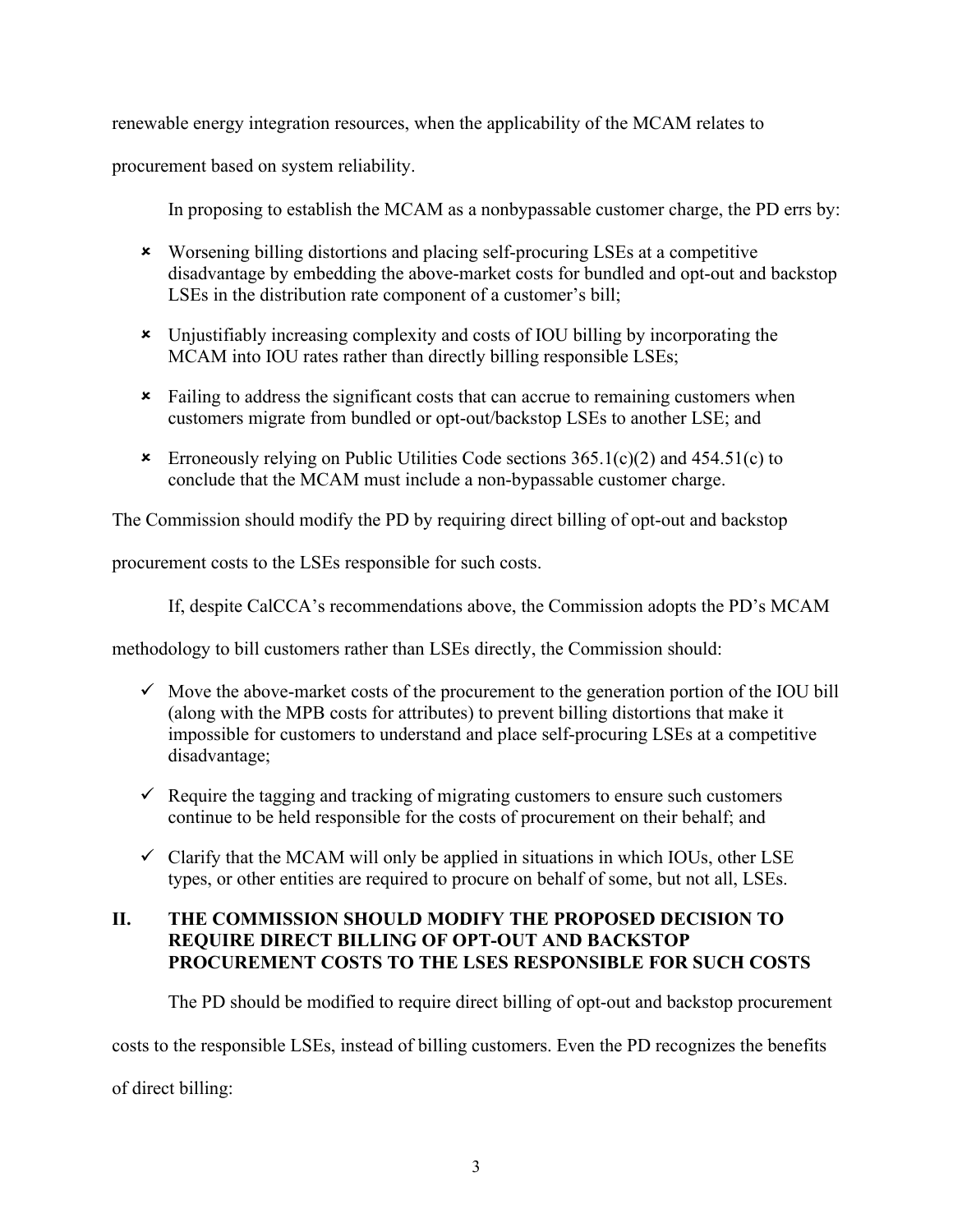In some ways it would be preferable, on a policy basis, to have the IOUs bill the appropriate LSEs directly for either opt-out or backstop procurement. This would put responsibility for the management decisions of the LSE where it belongs, on the management of the LSE. LSEs who opted out or failed to procure capacity would be responsible for their own costs and approach to collecting the associated costs. In addition, this would be far easier to implement, because it would involve a direct contractual obligation between LSEs, with no requirement for billing system changes or the complexity of tracking customers over long periods of time by the IOUs.<sup>[5](#page-7-1)</sup>

As set forth below, directly billing opt-out and backstop procurement costs prevents the billing distortions and resulting competitive disadvantage for self-procuring LSEs that fulfilled the Commission's preference for LSE self-procurement. Direct billing also promotes administrative ease to implement the MCAM. Finally, the Commission's basis for requiring customer billing, Public Utilities Code sections  $365.1(c)(2)$  and  $454.51(c)$ , are inapplicable to the MCAM and reliance on them rests on legal error.

### <span id="page-7-0"></span>**A. Billing LSEs Rather Than Customers Avoids Further Distortions in Customer Billing and the Resulting Disincentives for Self-Procuring LSEs**

Customer billing for purposes of MCAM results in customer confusion and a competitive disadvantage for self-procuring LSEs because of the resulting distortions to bill presentation. The PD attempts to lessen such bill distortions by directing the IOUs to apply the MPB portion of costs to the LSE's generation portion of the bill, and the above-market MCAM costs to the distribution portion (with a notation in the "fast lane" section of the bill listing the MCAM charges embedded in the distribution charge).<sup>[6](#page-7-2)</sup> However, when customers looks at their bill, they will be unlikely to understand that the MCAM costs are actually a generation component. A selfprocuring LSE will reflect its procurement of resources to meet the D.19-11-016 and D.21-06-035

<span id="page-7-1"></span><sup>5</sup> Proposed Decision at 17.

<span id="page-7-2"></span><sup>6</sup> *Id.* at 50.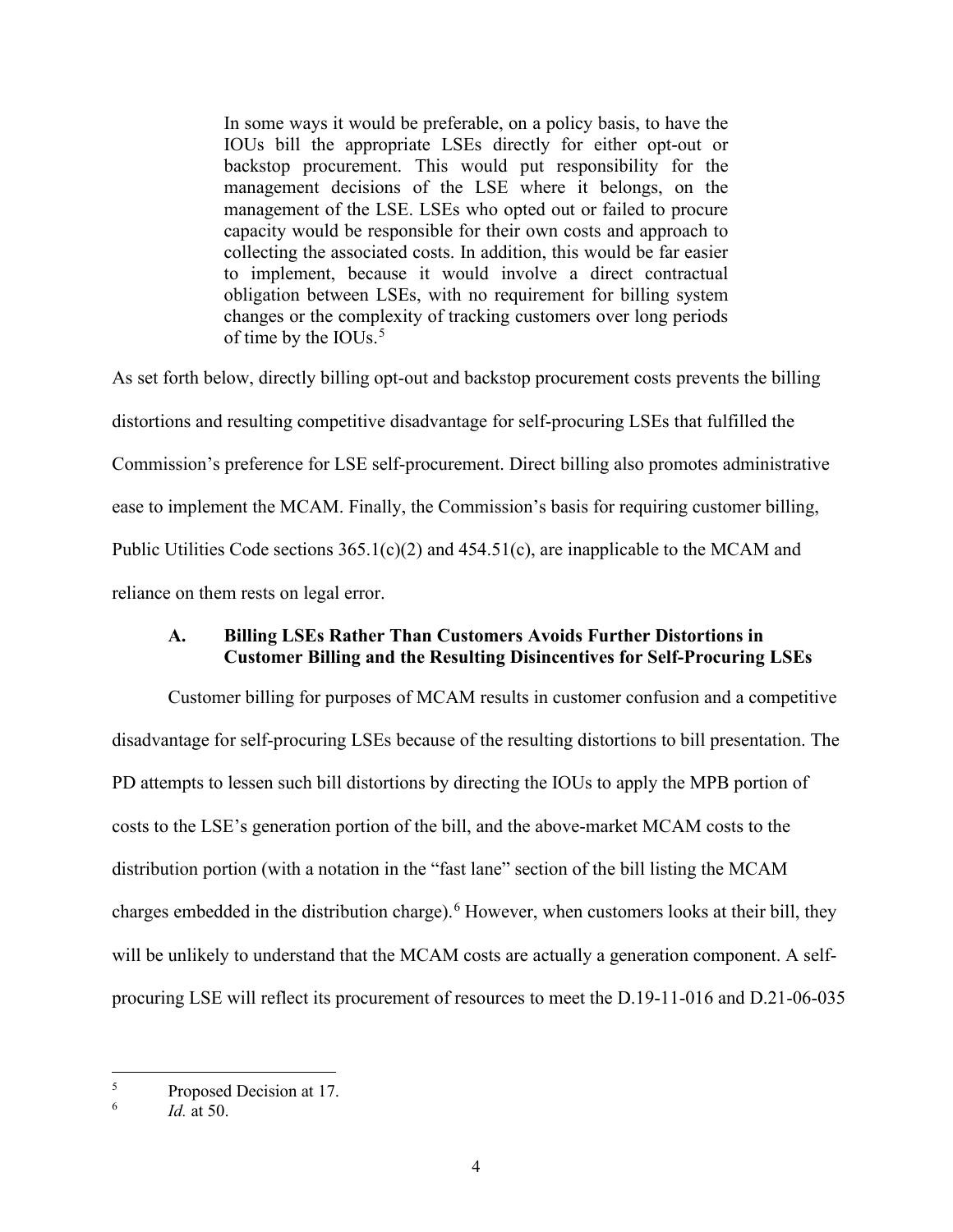requirements in its generation component, where the costs rightly belong. Thus, if a customer were trying to compare generation costs, it could not. In addition, LSEs choosing to self-procure will appear to have higher generation costs than backstopped LSEs, because the latter will mask their costs in distribution charges.

The Commission in D.19-11-016 "implement[ed] a preference that each LSE, regardless of whether it is an IOU or an ESP or CCA, is responsible for its own share of the incremental reliability and renewable integration resources identified herein as needed."[7](#page-8-0) In addition, the Commission stated that "[t]his is also an appropriate place to test how well the obligated LSEs perform when given a procurement requirement for system reliability and renewable integration resources in the context of IRP."<sup>[8](#page-8-1)</sup> As noted above, eleven LSEs opted out of D.19-11-016 requirements, representing approximately 113 megawatts (MW) of the total 3,300 MW of required capacity.<sup>[9](#page-8-2)</sup> The vast majority of CCAs self-procured, with large ESPs and two very small CCAs opting out of conducting their own resource adequacy (RA) requirements.<sup>[10](#page-8-3)</sup>

D.19-11-016 also advanced the principle that the backstop mechanism "should not disincentivize self-procuring LSEs from being successful with their full procurement requirement."[11](#page-8-4) Unfortunately, the PD does just that by leaving the LSEs that fulfilled the objectives of the Commission to contend with bill distortions that place them at a competitive disadvantage with customers. The PD therefore errs by embedding within the MCAM cost mechanism the disincentive to self-procure.

<span id="page-8-0"></span><sup>7</sup> D.19-11-016 at 37.

<span id="page-8-1"></span><sup>8</sup> *Id.* at 39.

<span id="page-8-2"></span><sup>9</sup>  $P_{\text{10}}$  Proposed Decision at 2.<br>  $P_{\text{20}}$  April 15, 2020 ALL Ruli

<span id="page-8-3"></span><sup>&</sup>lt;sup>10</sup> April 15, 2020 ALJ Ruling at 9.<br>
<sup>11</sup> *Id at A (summarizing the princip* 

<span id="page-8-4"></span>*Id.* at 4 (summarizing the principles established by D.19-11-016).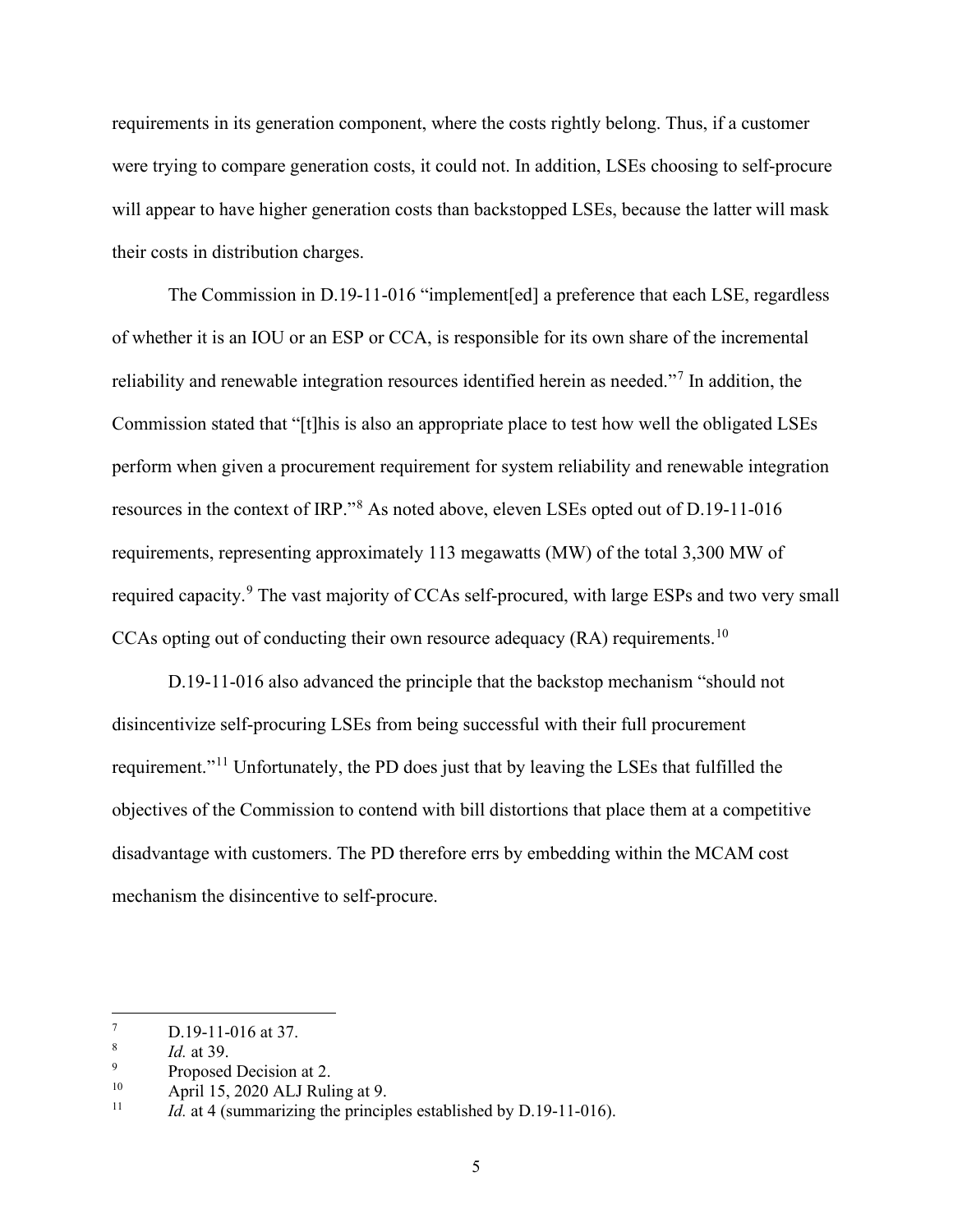#### **B. Billing LSEs Rather Than Customers Simplifies Administration**

<span id="page-9-0"></span>Billing LSEs rather than their customers is a simple approach. Most, if not all LSEs already have Edison Electric Institute (EEI) Master Power Purchase and Sale Agreements in place with their respective IOUs, and regularly execute confirmations thereunder; RA transactions between IOUs and LSEs are commonplace. Confirmations are largely pro-forma and can be quickly negotiated, as needed. The leaning LSE will recover their costs through the generation rate billed to their customers in the same way a self-procuring LSE will recover its incremental procurement costs. This critical symmetry preserves competitive balance.

In contrast, the customer charge proposed in the PD requires extensive rate design and billing system changes (requiring additional costs). For example, Pacific Gas and Electric Company (PG&E) estimates that it will take 12-24 months to modify its billing system to accommodate the MCAM customer charges, at a cost of three to five million dollars.<sup>[12](#page-9-2)</sup> Billing LSEs directly would avoid these additional costs and billing changes, promoting administrative simplicity and efficiency.

### <span id="page-9-1"></span>**C. Billing LSEs Rather Than Customers Removes the Complexity Resulting from Load Migration and Mitigates the Risk of Cost Shifts**

Directly billing LSEs avoids the problems associated with direct customer billing and potential customer migration to another LSE. The Proposed Decision recognizes the difficulties associated with holding customers accountable for the MCAM costs when they migrate, and that the remaining customers of the LSE losing load will pay a higher rate to cover the costs of the migrating customer.<sup>[13](#page-9-3)</sup> However, the PD chooses not to hold migrating customers accountable for the costs, stating without further explanation or support that "the simplification that this approach

<span id="page-9-3"></span><span id="page-9-2"></span><sup>&</sup>lt;sup>12</sup> Proposed Decision at 27-28.<br> $\frac{13}{12}$  Proposed Decision at 27-28.

*Ibid.*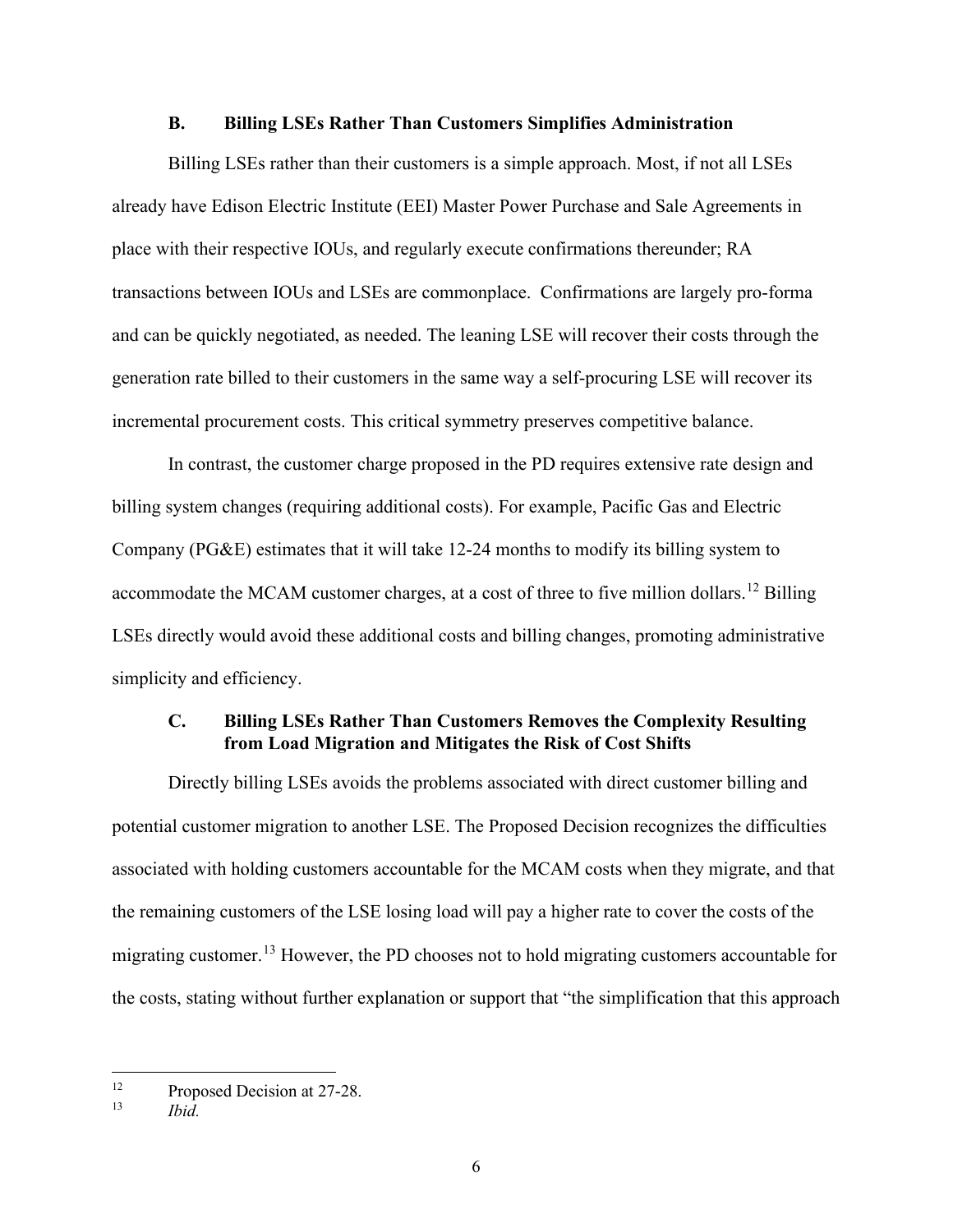allows outweighs the importance and costs of tracking individual customers for a minimum of ten years."[14](#page-10-0) It is imperative that either the benefits and costs match or that LSEs are afforded the opportunity to transact the allocated resources to effectively meet customer needs and offset costs if their load migrates. Fundamentally, customers should pay for the benefits received regardless of which LSE serves their energy needs. The Cost Allocation Mechanism (CAM) meets this objective in that the costs and benefits move with the customers as they migrate. This objective is not met with the MCAM as proposed because the costs and benefits will be paid by any remaining customers of the LSE in the event of load migration. Departing customers will no longer pay for the resources procured on their behalf, which directly conflicts with the cost causation guiding principle for cost allocation.[15](#page-10-1) 

This raises a potential concern that if the MCAM as currently proposed is precedential, in future procurements LSEs may have an incentive to defer procurement to (or allow backstopping by) the IOU. This is because if the Commission directed costs and benefits to move with the customer, the LSE would stay insulated from load migration. The option to bill the LSE and allocate the resource to that LSE is a superior option in that it provides the LSE with a mechanism to address load migration by selling their allocation in the market while avoiding the insulation of customers to load migration. The following diagram depicts how the three options address either costs following customers or the ability of the LSE to transact to address load migration:

| In the Event of Load Migration         |             |            |                 |  |
|----------------------------------------|-------------|------------|-----------------|--|
|                                        | <b>MCAM</b> | <b>CAM</b> | <b>Bill LSE</b> |  |
| Does RA Attribute and Cost Match Load? | N٥          | Yes        | Nο              |  |
| Can the LSE Trade the Attribute?       | N٥          | No         | Yes             |  |

<span id="page-10-1"></span><span id="page-10-0"></span><sup>&</sup>lt;sup>14</sup> Proposed Decision at 49.

*Id.* at 7.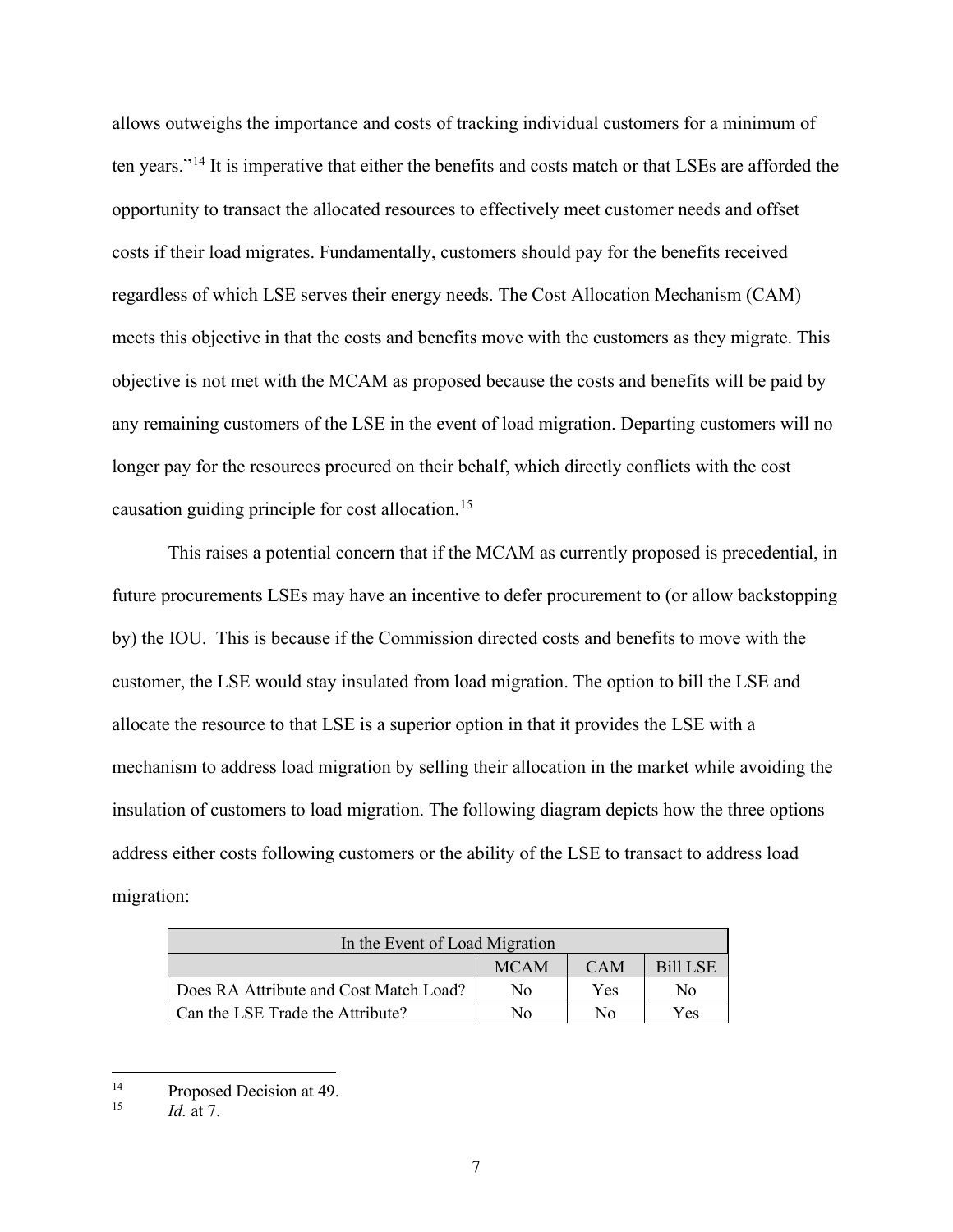Billing LSEs directly for the procurement costs would avoid the migration problem created by the PD and the resultant unfair imposition of additional costs on remaining customers. LSEs can manage their portfolio and costs based on their load, and adjust their portfolio, if necessary, upon customer migration.

### <span id="page-11-0"></span>**D. The Proposed Decision's Reliance on Public Utilities Code Sections 365.1(c)(2) and 454.51(c) in Requiring Billing of MCAM Through a Non-Bypassable Charge on Customers Rests on Legal Error**

The PD recognizes the advantages from a policy perspective of direct billing of LSEs for opt-out and direct procurement.[16](#page-11-2) However, the PD cites Public Utilities Code sections  $365.1(c)(2)$  and  $454.51(c)$  as requiring direct cost allocation on a fully non-bypassable basis to "customers" and thereby precluding direct LSE billing. As set forth below, however, sections  $365.1(c)(2)$  and  $454.51(c)$  do not require customer billing in the unique event that the IOU procures system reliability resources on behalf of only some (but not all) LSEs, and thus the PD's insistence that the Commission is required to adopt the customer billing option rests on legal error.

# **1. Neither Public Utilities Code Section 365.1(c)(2) nor Section 454.51(c) Precludes Direct Billing of LSEs for MCAM Costs**

<span id="page-11-1"></span>Section  $365.1(c)(2)$  requires the Commission to ensure that in the event it orders an IOU "to obtain generation resources that the commission determines are needed to meet system or local area reliability needs <u>for the benefit of all customers</u> in the electrical corporation's distribution service territory, the net capacity of those generation resources are allocated on a fully non-bypassable basis" to bundled service customers, ESP customers, and CCA customers.<sup>[17](#page-11-3)</sup> The Commission's obligation set forth in section  $365.1(c)(2)(A)$  therefore applies in situations in

<span id="page-11-2"></span><sup>&</sup>lt;sup>16</sup> Proposed Decision at 17.<br> $\frac{17}{2}$  Cal Pub Util Code 8.36

<span id="page-11-3"></span>Cal. Pub. Util. Code § 365.1(c)(2)(A) (emphasis added).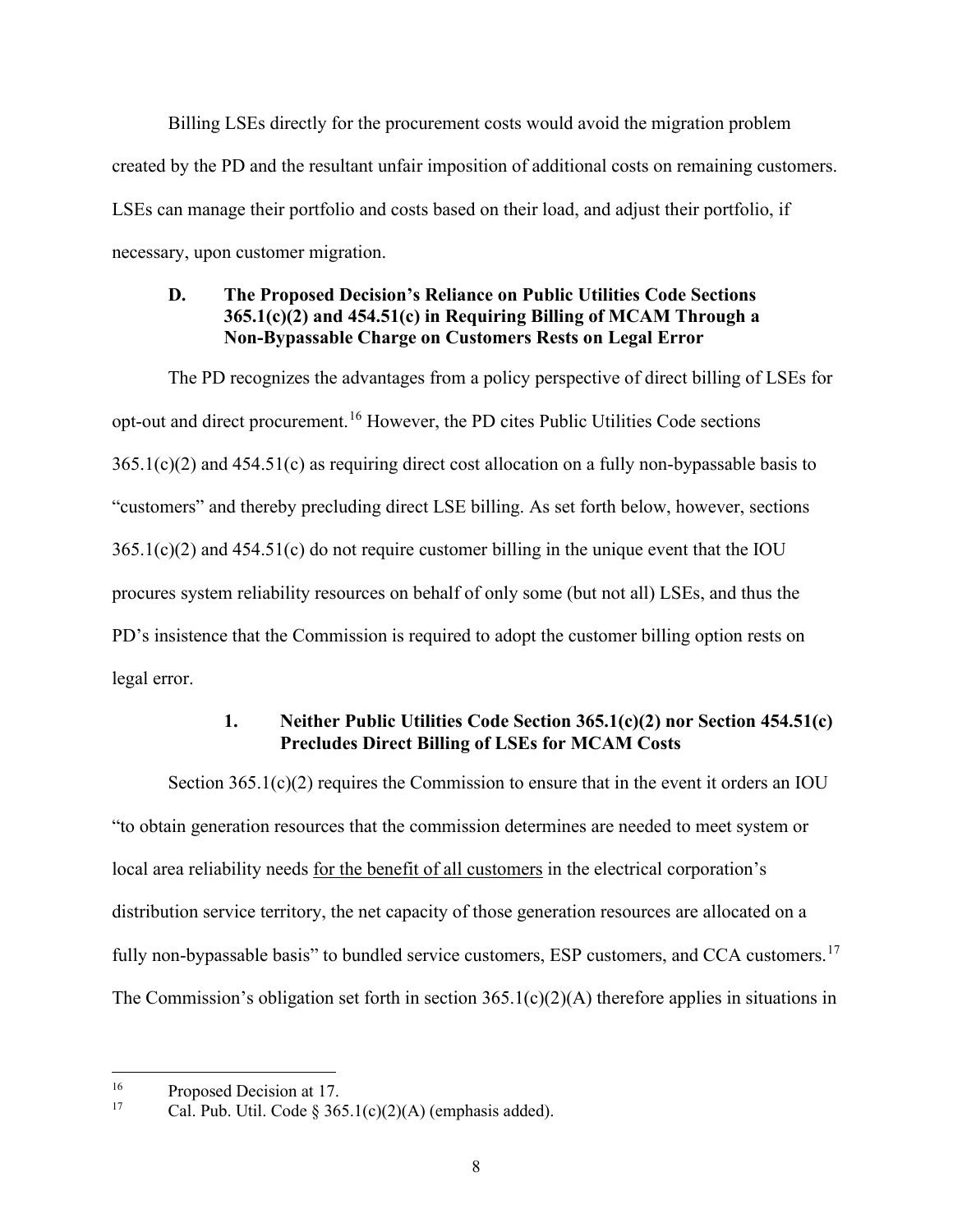which the system (and all customers) will benefit from the procurement, and not the situation in which the IOU is procuring on behalf of only some, but not all LSEs. The unique situation presented by the opt-out and backstop procurement, in which the IOUs procures on behalf a subset of (and therefore not all) LSEs, is therefore not governed by section  $365.1(c)(2)(A)$ .

Similarly, section 454.51(c) does not preclude direct LSE billing in the opt-out and backstop procurement situation. Section 454.51(c) requires the Commission to "[e]nsure that the net costs of any incremental renewable energy integration resources procured by [an IOU] to satisfy the need [of ensuring a reliable electricity supply providing optimal integration of renewable energy in a cost-effective manner] are allocated on a fully non-bypassable basis consistent with the treatment of costs identified in [section  $365.1(c)(2)(A)$ ]."<sup>18</sup> While the procurement prescribed D.19-11-016 and D.21-06-035 includes renewable resources, the purpose of the procurement orders is to satisfy system reliability requirements rather than promoting the integration of renewable energy resources. Therefore, section 454.51(c) also does not require the Commission to adopt the non-bypassable customer charge in the MCAM situation.

For the reasons set forth above, the Commission's reliance on sections  $365.1(c)(2)(A)$ and 454.51(c) as requiring it to structure the MCAM as a non-bypassable customer charge rather than direct LSE billing is misplaced and rests on legal error.

### **2. Directly Billing LSEs for Above-Market Procurement Costs for Opt-Out and Backstop LSE Procurement Will Not Increase Costs for Bundled Service Customers**

<span id="page-12-0"></span>The PD insists that sections  $365.1(c)(2)(A)$  and  $454.51(c)$  require the Commission to structure the MCAM to allocate costs to customers on a "non-bypassable basis." As set forth

<span id="page-12-1"></span><sup>&</sup>lt;sup>18</sup> Cal. Pub. Util. Code  $\S$  454.51(c) (emphasis added).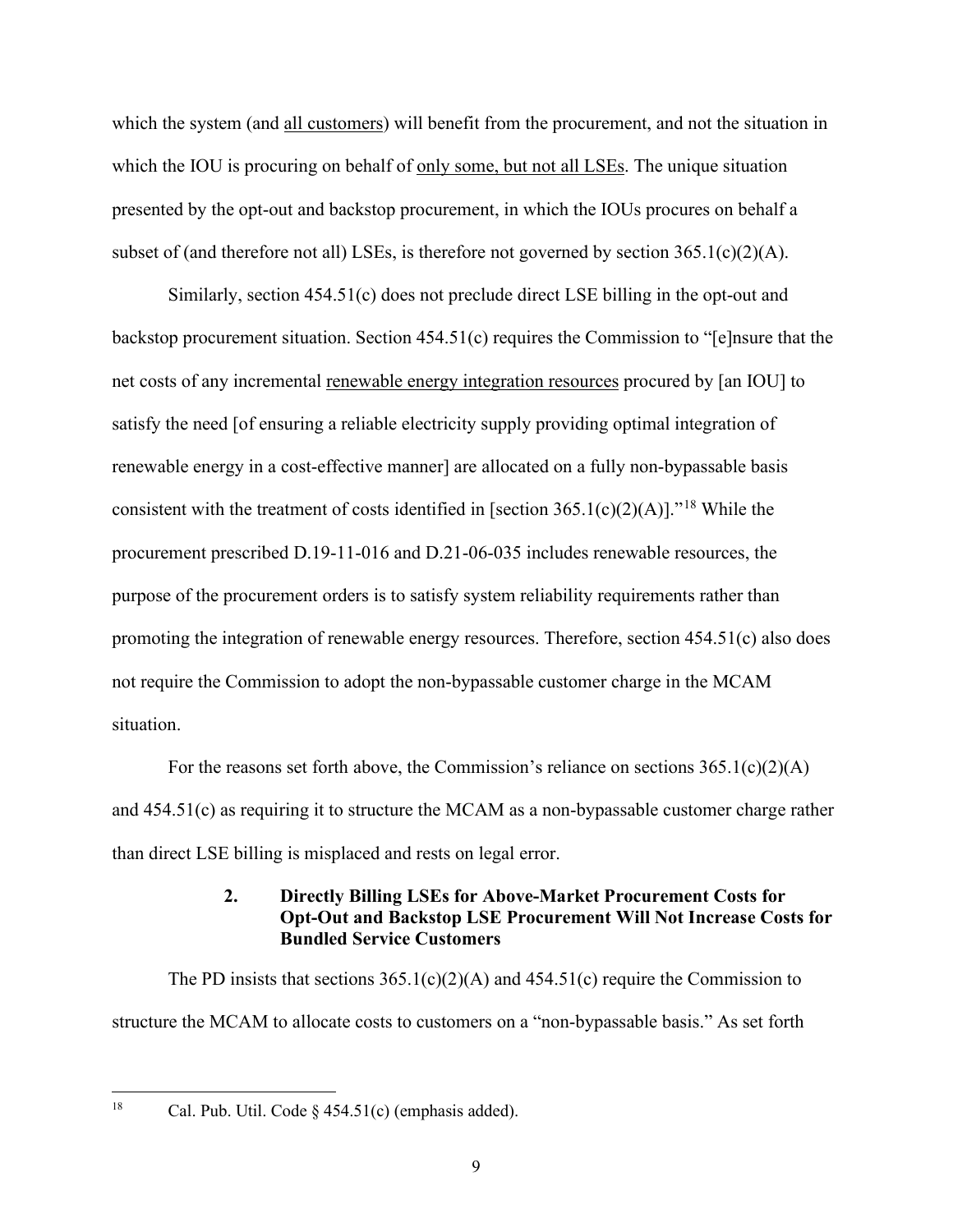above, however, sections  $365.1(c)(2)(A)$  and  $454.41(c)$  do not govern the procurement covered by the MCAM. In addition, the PD fails to describe how direct billing of LSEs, rather than a non-bypassable charge, could prevent bundled customer indifference and result in cost shifting. Direct billing of LSEs would ensure that all costs incurred by the IOUs would be collected from the opt-out and backstop LSEs. Those LSEs would then incorporate the costs into their generation rates, just as the IOUs and self-procuring LSEs will do. Even the PD acknowledges that "[a]rguably, allocating the costs directly to the LSE could be characterized as allocating costs on a non-bypassable basis to the LSE on behalf of its customers."[19](#page-13-1) Non-IOU LSE customers will not be able to bypass the costs, as the LSEs must recover those costs through their rates. Bundled customers will remain indifferent, as all costs incurred by the IOU will be billed to the opt-out and backstop LSEs. In fact, and as set forth above, allowing IOUs and all LSEs to equally incorporate the costs of the procurement into their generation rates prevents billing distortions and places all LSEs, including IOUs, on a level playing field.

### <span id="page-13-0"></span>**III. IF THE COMMISSION ADOPTS THE MCAM NON-BYPASSABLE CUSTOMER CHARGE, THE PD SHOULD FIX THE BILL DISTORTION, HOLD MIGRATING CUSTOMERS RESPONSIBLE FOR COSTS, AND CLARIFY HOW MCAM CAN BE USED AS PRECEDENT**

If, despite CalCCA's strong opposition, the Commission adopts the PD's MCAM nonbypassable customer charge, the Commission should: (1) "fix" the bill distortion by placing above-market MCAM costs on the generation portion of the bill, along with the MPB portion of the costs, (2) require IOUs to track customer migration; and (3) clarify the limited use of the MCAM as precedent.

<span id="page-13-1"></span><sup>19</sup> Proposed Decision at 18.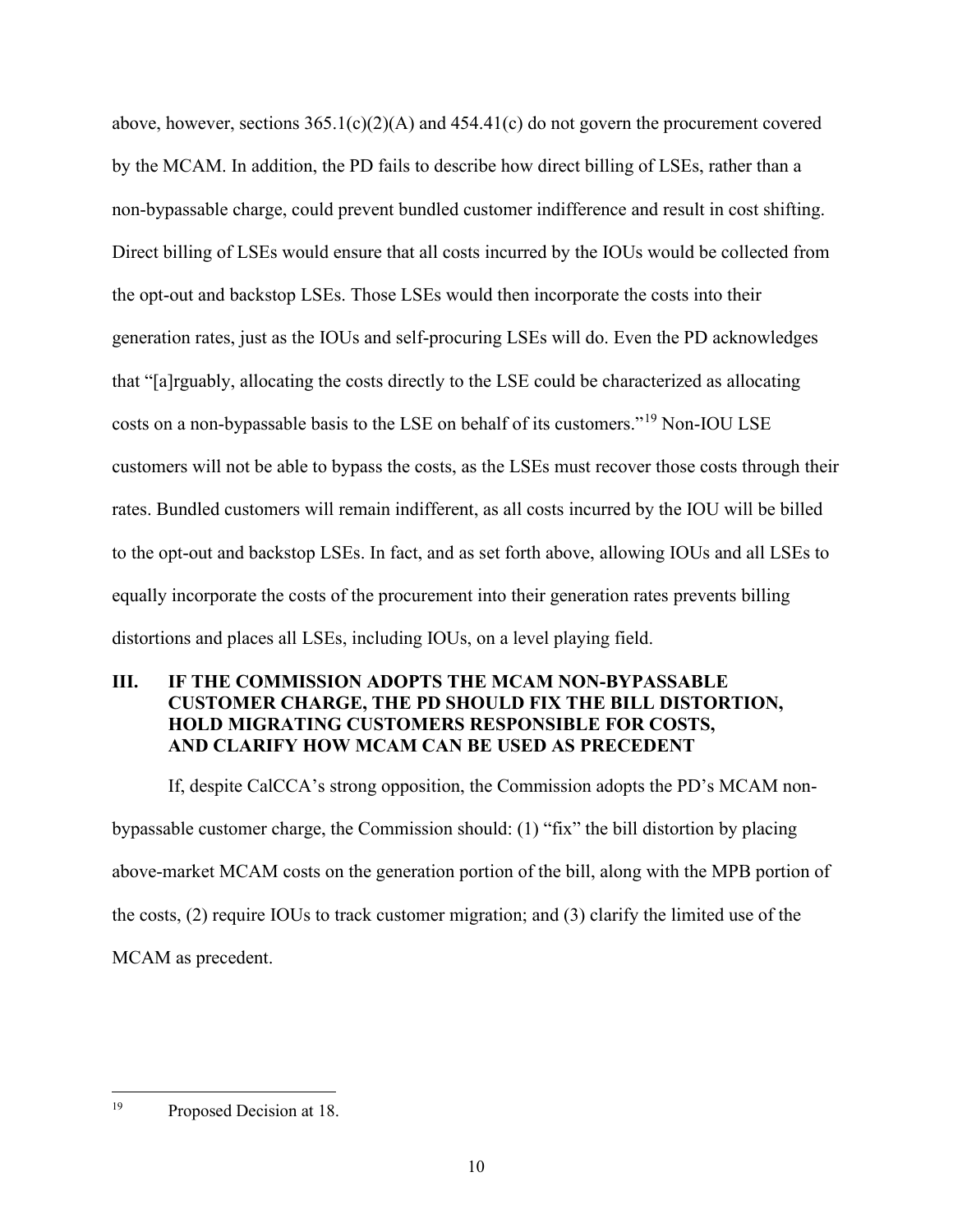### <span id="page-14-0"></span>**A. The Commission Should Require the IOUs to Include all MCAM Costs in the Generation Portion of the Bill**

If the MCAM is adopted, the Commission should "fix" the resulting bill distortion described above by placing above-market MCAM costs on the generation portion of the bill, along with the MPB portion of the costs. With all generation related costs in the generation component, customers would then be able to fairly compare generation rates of the IOUs, the opt-out/backstop LSEs, and the self-procuring LSEs.

# <span id="page-14-1"></span>**B. The Commission Should Require the Tagging and Tracking of Migrating Customers**

Furthermore, in order to address the violation of customer indifference for MCAM charges caused by load migration, the Commission should require IOUs to track and tag customers, as suggested by Southern California Edison Company.[20](#page-14-3) This would allow migrating customers to be held accountable for costs incurred on their behalf even if they switch generation providers. One of the reasons for CalCCA's opposition to the proposed MCAM is that it would require extensive rate design and billing system changes. If the Commission rejects CalCCA's recommendation to bill LSEs directly and adopts the MCAM, tracking of customers will be necessary for meeting the cost causation principle.

# <span id="page-14-2"></span>**C. The Commission Should Clarify the Rules for the Limited Use of the MCAM as Precedent**

The PD declares its adopted methodology for MCAM treatment as precedent. It states:

The MCAM adopted herein sets precedent for any future backstop procurement authorized in the [IRP] process in the future, unless and until the Commission adopts a more comprehensive programmatic approach to IRP procurement authorizations.<sup>[21](#page-14-4)</sup>

<span id="page-14-3"></span><sup>20</sup> Proposed Decision at 20-21. 21 *Id.* at 3.

<span id="page-14-4"></span>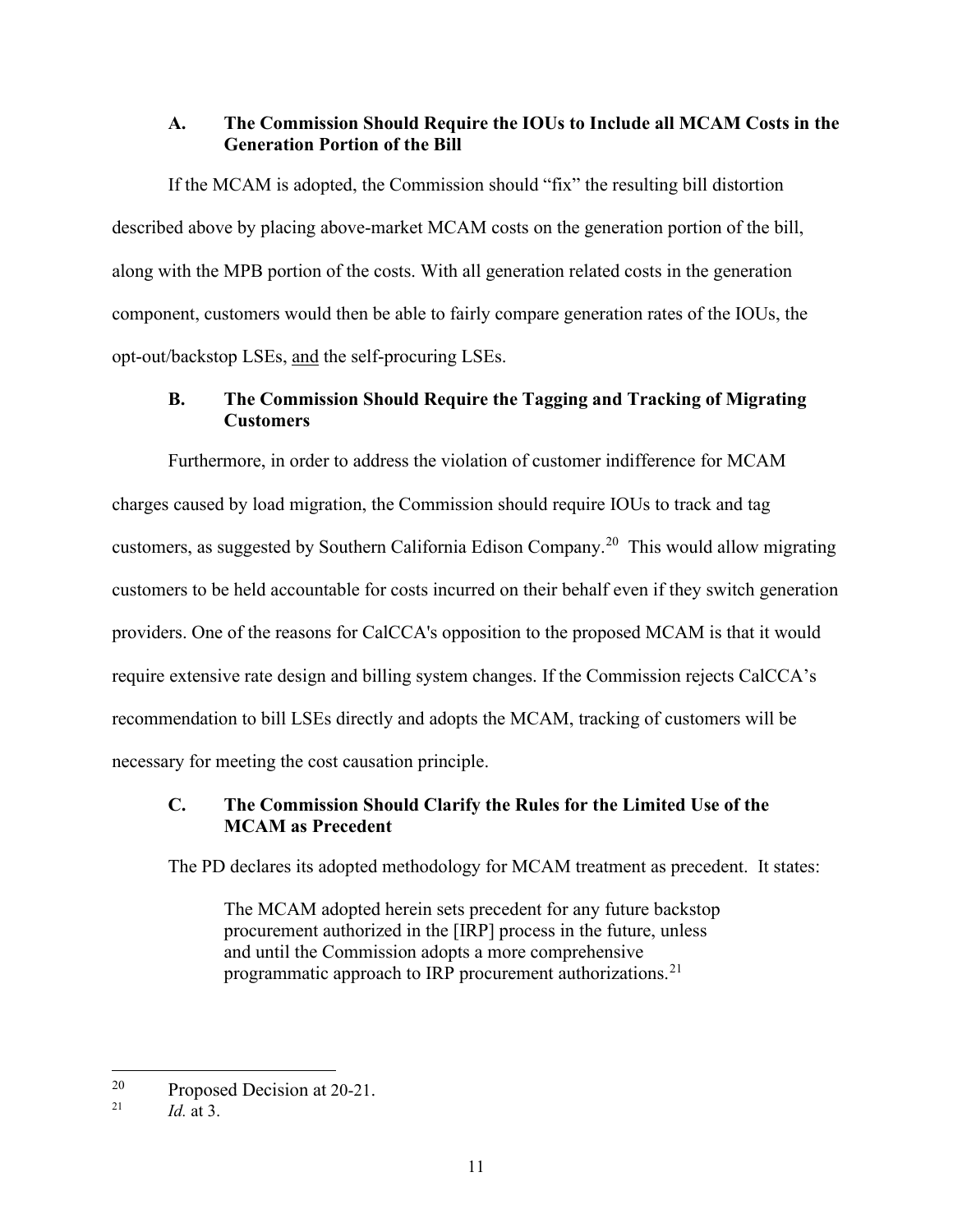If the Commission adopts the MCAM non-bypassable customer charge, the Commission should clarify the rules for limited application to situations in which IOUs, other LSE types, or other entities are required to procure on behalf of some, but not all, LSEs. In the case of a central procurement entity, for example, in which procurement occurs on behalf of all LSEs, the MCAM cost allocation mechanism would be inapplicable.

### <span id="page-15-0"></span>**IV. CONCLUSION**

CalCCA appreciates the opportunity to submit these comments and requests adoption of the recommendations proposed herein. For all the foregoing reasons, the Commission should modify the Proposed Decision as provided in Attachment A.

Respectfully submitted,

Evelyn Kahl, General Counsel and Director of Policy CALIFORNIA COMMUNITY CHOICE ASSOCIATION

April 18, 2022